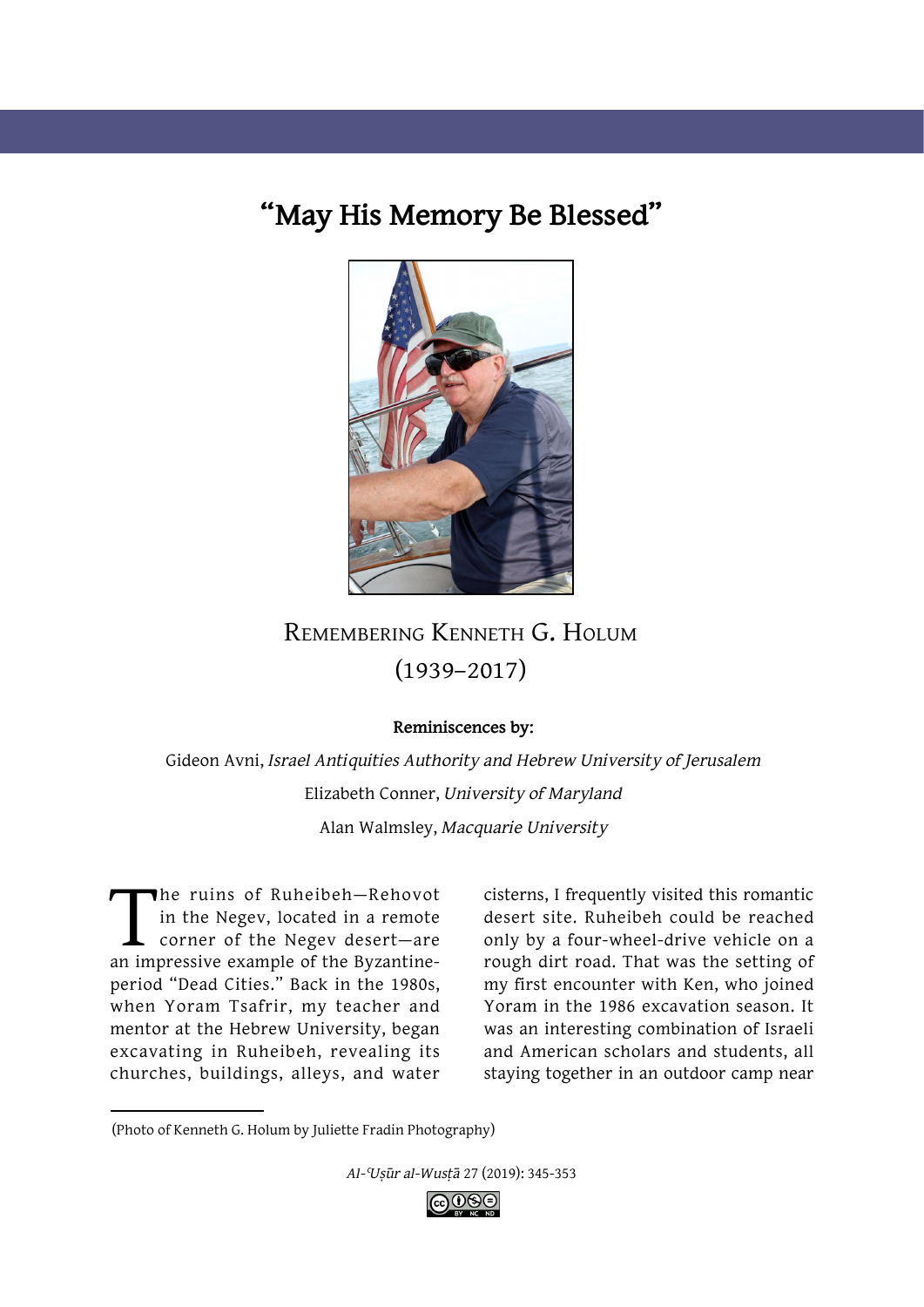the site. Ken, then a young professor of classical history at the University of Maryland, headed the American team.

As a young Israeli archaeologist at the time, I had a very clear stereotype about how a distinguished American professor of history should look and behave in the unwelcoming conditions of the Negev desert, with its intensive summer heat and occasional bursts of dusty winds. To my great surprise, however, I found Ken to be the absolute opposite of my predicted images. It was clear from first sight that he was not an ordinary academic with an urban educational background but rather well acquainted with open-air surroundings, outstandingly familiar with harsh desert conditions, and even enjoying living in a tent in the middle of nowhere. I was specifically impressed by Ken's great abilities in outdoors camping, equipped with his sophisticated Swiss Army pocketknife always in his immediate reach.

Ken was helpful in solving all kinds of practical difficulties in the camp, very much attached to his students and taking care of every detail of their unique desert experience. The tall figure of Ken with his perennial smile and good humor, surrounded by his young American students and knowing precisely his way in the desert and within the ruins of Ruheibeh, is still vivid in my mind after all these years. Only years later did I discover where all this knowledge originated, as I listened to Ken's stories about his childhood on a farm in the prairies of South Dakota, a descendant of Norwegian immigrants who settled in the American West, living in conditions that were not so much different from those in the Negev camp.

Another thing that impressed me deeply during the excavations at Ruheibeh was the deep friendship that had developed between Ken and Yoram Tsafrir, as if springing from the bottom of their hearts. This long-lasting friendship was further strengthened when Ken spent a sabbatical at the Institute of Advanced Studies in Jerusalem and when Yoram was a fellow at Dumbarton Oaks in Washington, DC.

Looking back, I believe that this was one of Ken's great qualities—the ability to make true and long-term friendships with colleagues. In his many years of excavations in Israel he forged such relationships many times: first with Yoram and then with Avner Raban from Haifa University, Ken's partner in the excavations at Caesarea Maritima. Ken's experience in Caesarea began in 1978, when he was a member of the Joint Expedition to Caesarea Maritima (JECM), headed by R. B. Bull on behalf of the American School of Oriental Research, with the participation of twenty-two colleges, seminars, and universities in the United States and Canada. Ken was part of the Caesarea excavations from 1978 until his last years, and the study of the capital of Palestine Prima in Roman and Byzantine times became one of his primary interests. He excavated with JECM between 1978 and 1984, and later, between 1989 and 2004, he co-headed, together with Avner Raban and Joseph Patrich, the Combined Caesarea Excavations (CCE), as a joint project of the University of Maryland and Haifa University.

Ken also directed the excavations at the Temple Platform and the warehouse quarter north of the Inner Harbor, while Avner Raban headed the Inner Harbor excavations and those in other areas to the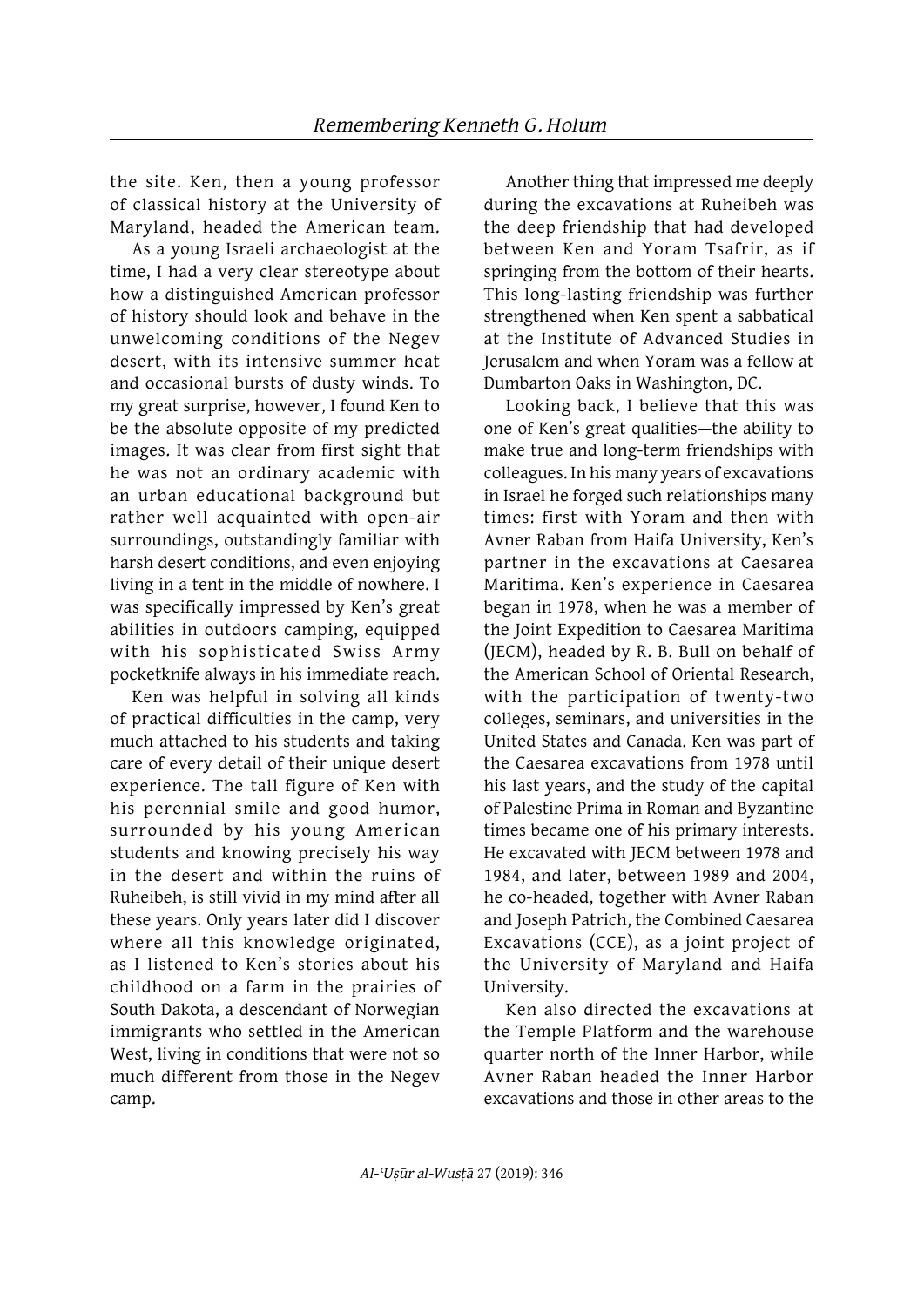south. The Temple Platform excavations proved to be a meticulous enterprise, as the different phases of the Roman temple, the octagonal Byzantine church, the invisible early Islamic mosque, and the Crusader church revealed a stratigraphic nightmare for archaeologists. But Ken, although he was first and foremost a historian of the Byzantine period, proved to be an excellent archaeologist as well. For years he invested all his efforts in deciphering the phases of building and development of this unique complex. In his preliminary publications of the excavations he succeeded in the interpretation of the transformation from temple to church, one of the very few such cases in Roman and Byzantine Palestine.

This multiyear project, which revealed some of the most important complexes of Caesarea that demonstrated the long sequence in the city's history from the early Roman period to early Islamic and Crusader times, was the height of Ken's archaeological work in Israel. It would be no exaggeration to say that Ken was falling in love with Caesarea. In 1988 he participated in mounting a major exhibition on the city and its history, named, after its founder, "King Herod's Dream." It seems that this was one of the outcomes of the "love affair" between a scholar of history and archaeology and the capital of Roman and Byzantine Palestine.

The long friendship between Ken and Avner Raban also proved very fruitful in terms of publications, featuring articles and archaeological reports, among them Ken's initiative of the series of "Caesarea Papers" in the *Journal of Roman Archaeology* supplements. These detailed archaeological reports and scientific publications, including Ken's interpretations of Caesarea's economy and society in Late Antiquity, constitute one of the finest examples of a detailed evaluation of a major city on the Mediterranean coast.

Ken's love for Caesarea continued during his last decade. After ending his excavations at the Temple Platform, he continued to visit the site annually, working on the publication of the final reports and advising the young generation of Israeli archaeologists. His open mind and good spirits led him to foster another collaboration, this time with the Israel Antiquities Authority (IAA) expedition at Caesarea, headed first by Joseph Porat and in recent years by Peter Gendelman, who continued to excavate the vaults beneath the Temple Platform. Ken's last visit to Caesarea took place in 2016, when he spent several days with Peter and his staff, discussing stratigraphic questions following their latest excavation at the site. It was a joy to follow these consultations, in which, once again, Ken's great mind and open heart were so vividly expressed.

Ken was primarily a historian, much interested in archaeology and material culture but not trained as an archaeologist. Nevertheless, he was devoted to archaeological fieldwork and interpretation, spent time and effort to study these new fields, and became a very fine and qualified archaeologist.

Some years after our first encounter in Ruheibeh, I met Ken and Marsha during their sabbatical year in Jerusalem, when Ken joined the research group at the Institute of Advanced Studies (IAS) at the Hebrew University. This group, organized by Yoram Tsafrir, focused on the cities of Palestine in Late Antiquity, following the large-scale excavations in Scythopolis-Baysan and Caesarea. The meetings included a weekly seminar in Jerusalem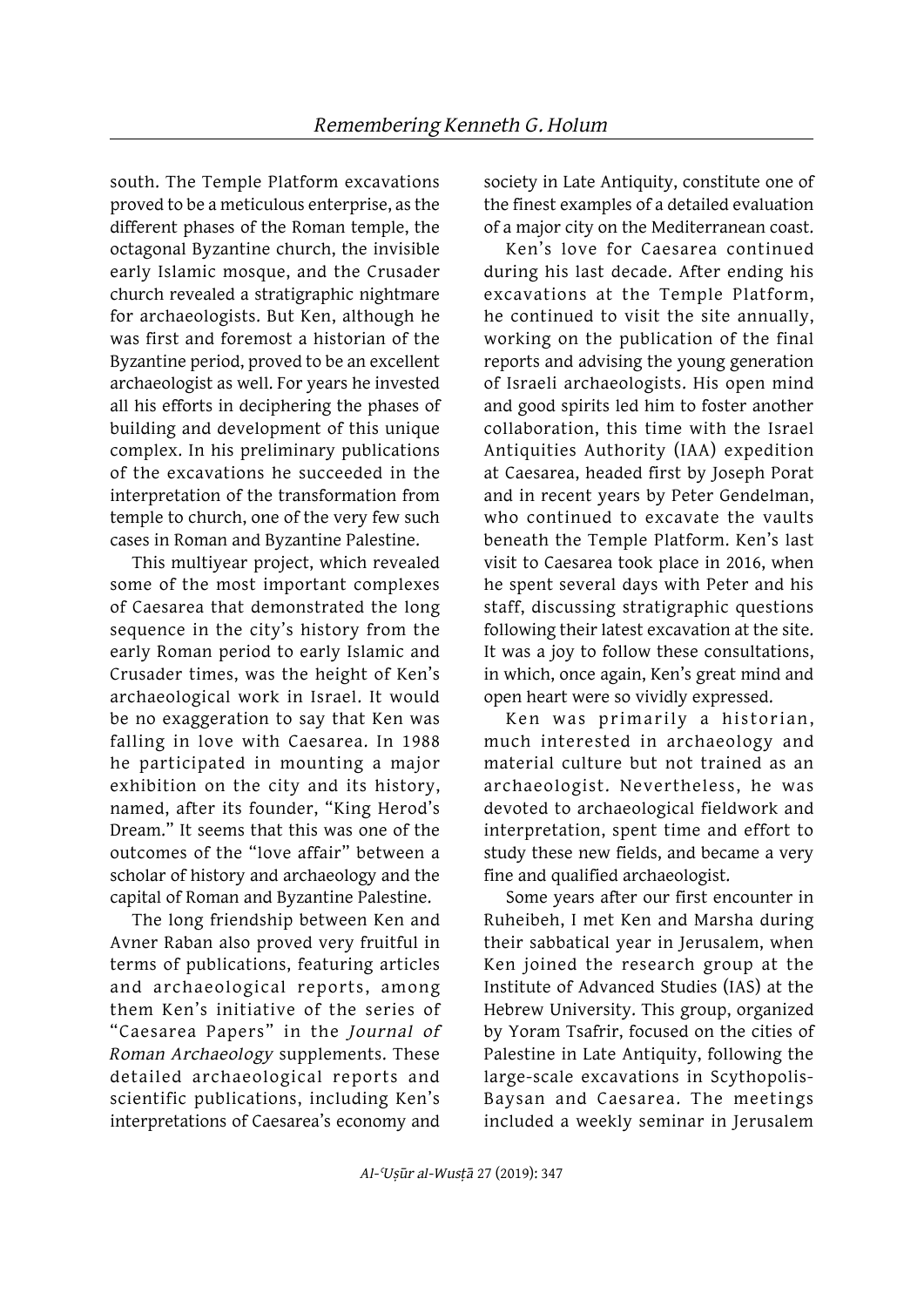and occasional tours to archaeological sites throughout the country, providing an excellent opportunity to get acquainted with Ken's vast knowledge of the relevant historical background. This combination of deep knowledge of historical sources and practical archaeological experience was unique among the scholars. The addition of Ken's good humor and friendliness, together with his common sense and practical abilities, established him as one of the main "pillars" of the IAS group.

My friendship and interactions with Ken and Marsha became more significant in the last years, when they spent their summer terms in Jerusalem. Ken was working on the publications of the Caesarea excavations, and Marsha spent her time at the National Library at the Givat Ram campus of the Hebrew University, working on her research on modern Jewish history. We would meet in the morning or late afternoon at their modest B&B behind the central Jerusalem bus station. Ken and Marsha became good friends with the Jerusalemite owner of the B&B, and apparently both sides were very pleased with and looking forward to these summer encounters. In our meetings, we spent lovely times talking about what was new in archaeology here and there, and then touring the excavations in and around Jerusalem together. As usual, Ken was very enthusiastic and full of new ideas and knowledge on whatever he was looking at. Exploring new excavations in Jerusalem, he would make the connections and present the "big picture" of whatever was exposed in the corners of the Old City.

Over the years I also had the privilege of meeting Ken and Marsha at their house in Silver Spring during my occasional visits to Washington, DC, and I especially recall their warm and welcoming hospitality. This was the time, many years after our first encounter in Ruheibeh, that I learned about Ken's years as a child and young adult on the family farm in South Dakota. In these encounters I also heard about Ken's early years as a student in the big city, the change he experienced when he became attached to a young Jewish lady (Marsha), and his gradual absorption into the world of Judaism. The good humor that emanated from his stories and experiences triggered bursts of laughter: just imagine a nice protestant farm boy of Norwegian origin becoming a prominent member of the Jewish community in Maryland! In the vocabulary of his acquired Jewish tradition, Ken was first and foremost a "mensch"—a true human being with a big heart open to the world and to all his friends and fellows. As is customary to say in the Jewish tradition: may his memory be blessed, . יהי זכרו ברוך

— Gideon Avni

I<sub>frie</sub>  $\blacktriangleright$  t is my great honor to write about my dear doctoral adviser, my Doktorvater as the Germans still say today—and my friend and mentor, Ken Holum. It seems fitting to begin with the *proemium* with which Choricius of Gaza, a teacher of rhetoric who flourished in the mid-sixthcentury city of Gaza in Roman Palestine, dedicated his funeral oration to his beloved mentor, Procopius:

The oration laments the fact that we have the necessity for a speech of this kind; for it [the oration] honors the funeral rites of my deceased teacher, offering him this repayment insofar as it is possible.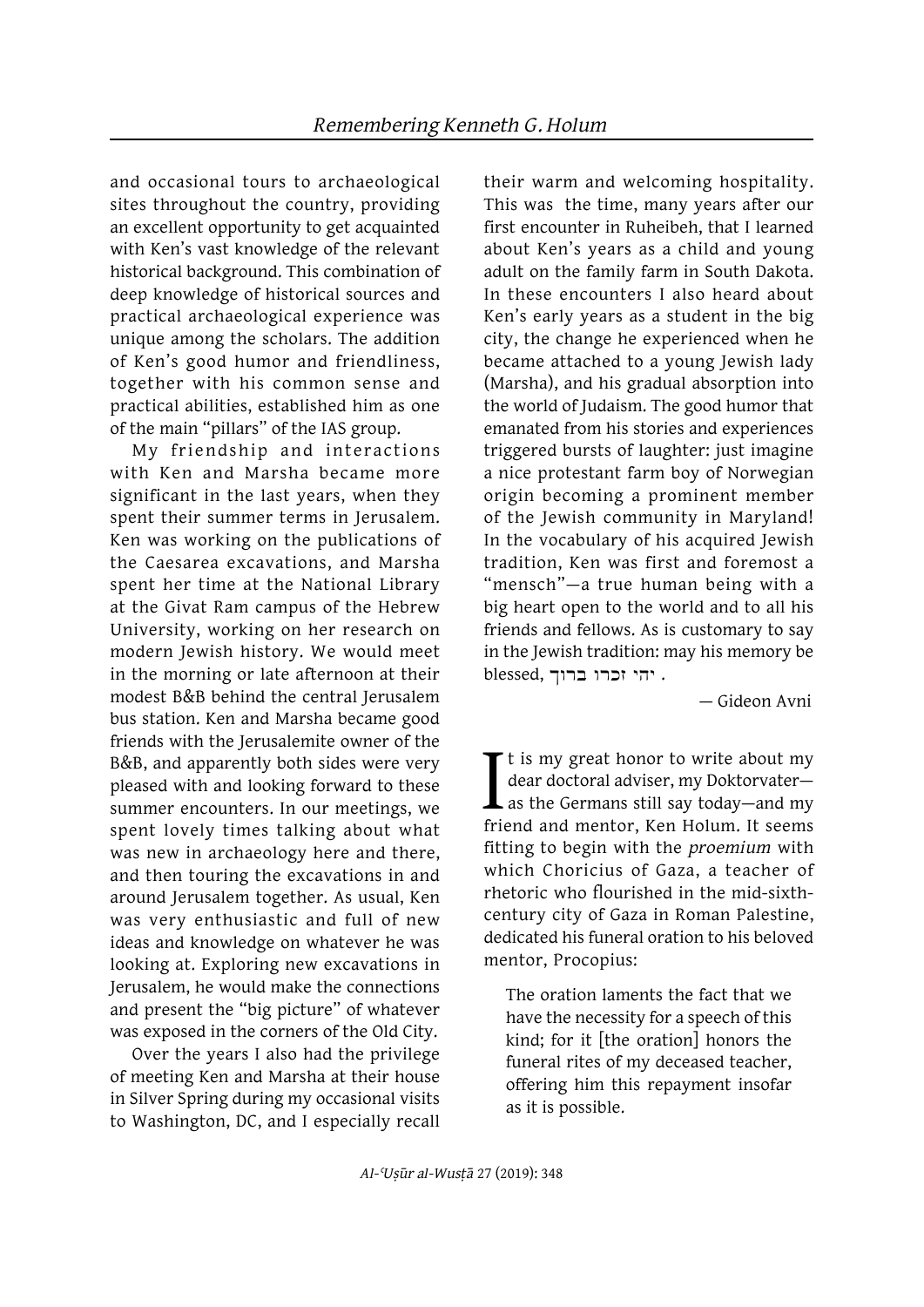Like Choricius, I have no doubt about the impossibility of repaying my Doktorvater for all that he has given me over the years. As ancient rhetoricians of the Greek tradition were fond of observing, experience, like the world of sense of perception, will always exhaust the capacity of speech.

My relationship with Ken Holum spanned almost half of my life and was one of the most important relationships of my life. As a means of expressing some small measure of my gratitude to this very dear friend, I wish to speak about his work as a highly influential and wide-ranging scholar, a cherished teacher of undergraduate and graduate students alike, and an outstanding and irreplaceable mentor to graduate students. My Doktorvater was a rare combination of prolific scholar and truly kind human being.

Ken was an unusual scholar. He was unusual because he was both an excellent philologist, particularly in the study of late antique Greek, and a highly accomplished archaeologist. Ken's first book, *Theodosian Empresses*: *Women and Imperial Dominion in Late Antiquity*, a pioneering study of women and dynastic politics in the fifth century CE, remains a foundational analysis of the construction of imperial authority through the person of the empress. For more than thirty years, Ken was one of the leading archaeologists of the Joint Expedition to Caesarea Maritima in northern Israel. He published multiple excavation reports of his findings and was still writing a final volume of these reports with steady care when he became sick in February 2017. Ken also endeavored to make the site accessible to a more popular audience, coauthoring a popular history of the site with colleagues, contributing to articles on Caesarea in popular publications such as *National Geographic*, organizing exhibits at the Smithsonian, and appearing on programs on the site that aired on the Discovery Channel. His genuinely kind and gentle ways made his engagement with the interested public all the more successful.

Ken's amazing mastery of the ancient languages—as well as his remarkable facility with German—was thoroughly impressive to me as a graduate student who met with him weekly to translate hitherto untranslated late antique Greek letters from Gaza. More on this shortly. My Doktorvater had first learned Greek and Latin from German philologists in German—no small undertaking—while working for several years in Munich in the mid and late 1960s.

Ken's breadth as a historian of the sub-epochs of the Ancient Mediterranean was also remarkable. He was as comfortable teaching and speaking about classical Greece or imperial Rome as he was teaching and discussing his specialty, Late Antiquity. Strong as his technical skills in the ancillary disciplines of ancient history were, Ken was keen to deconstruct for his students many of the received scholarly categories set by some of the leading figures who, alongside Ken himself, had been pivotal in developing the academic field of Late Antiquity. In my experience, this interpretive caution, particularly in the study of the triumph of Christianity in the Roman Empire, distinguished my adviser from many of the early architects of our field.

Following his relatively recent illness and up until his illness and afterward, Ken continued to be as active a scholar as ever, writing the archaeological reports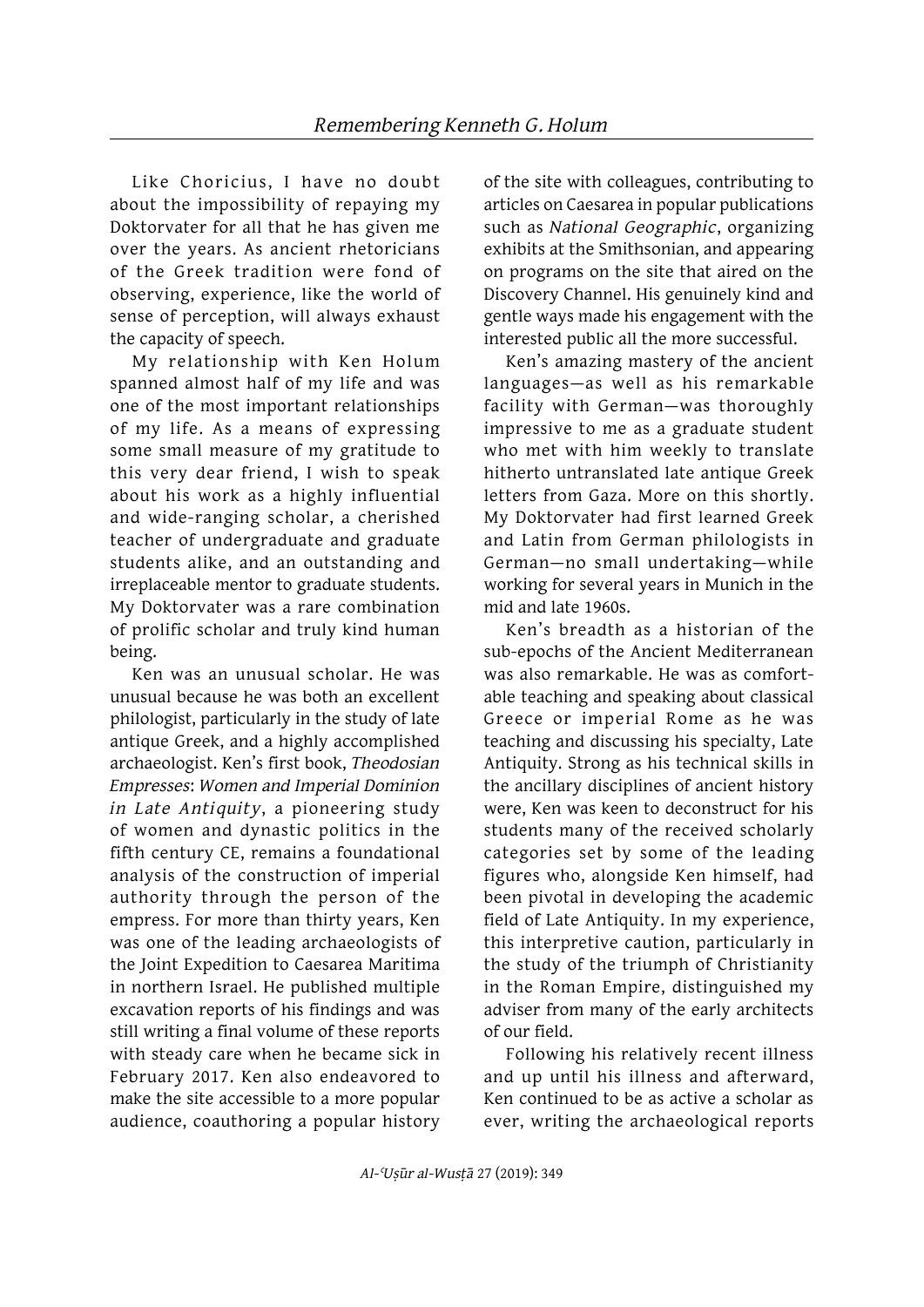for Caesarea, articles, and book reviews and advising his eager gaggle of advanced graduate students.

Ken was devoted to his scholarly community of specialists working on Late Antiquity and the Ancient Mediterranean, and to scholars at all career stages as well as independent scholars and researchers. As a senior scholar, Ken was a most supportive adviser to younger colleagues. When I was a teaching fellow at the University of Tübingen in Germany (2017–18) in the Seminar für alte Geschichte, I learned in the course of several conversations with Aaron Johnson, a rising star in our field who spent the summer of 2017 in the Theology Seminar at Tübingen, that my mentor had played a key role in helping Aaron develop his first book and his approach to his sources. Aaron's description of his long discussions with Ken at Dumbarton Oaks was vividly reminiscent of my experience with my Doktorvater, and his recounting of this story about Ken—who was already quite ill by this point in mid-July—made it feel as though he were present with us on those hot, air-conditionless days in the Swabian summer sun.

Ken loved teaching, and he especially loved working with his graduate students. I remember most fondly my years as his teaching assistant, impressed by Ken's clarity as a lecturer, the conceptual apparatus undergirding each of his courses, his beautiful slideshows filled with his own pictures of various sites and antiquities, and his warmth and genuine respect for his students. Ken's courses demonstrated to students that the study of classical history contributed to the development of cognitive toolkits that had use in the interrogation of information in everyday life. Militating against "alternative facts," Ken taught that not all arguments are equal. In my mentor's classroom, the classical world was shown to be vibrantly alive in our living culture and institutions. In courses such as his "Athens as the Mirror of Democracy," students used the organization of radical democracy in classical Athens to examine their expectations and assumptions about their own representative democracy.

I began to learn to teach by watching Ken teach and by working as his apprentice. For years, he mentored me in how to teach, guiding me through various situations—the dreaded plagiarism of Wikipedia entries on the assigned book! and teaching me how to lecture and how to teach students to read and understand ancient texts in translation. I was always asking for all sorts of advice, on my work and my teaching, and I feel and will always continue to feel the loss of this mentorship. I know it was a mentorship that was his great joy to give, a mentorship that he would never abandon, a mentorship whose values and lessons I will always carry with me. I will be looking for this mentorship and friendship the rest of my life, and it will never be replaced.

Ken was an irreplaceable adviser and teacher of graduate students. All members of my cohort will fondly recall our graduate seminars, which took place weekly in Ken and Marsha's dining room, the participants seated around the table, often nibbling on delicious cookies Marsha had baked. These lively sessions were always so exciting to me. I remember vividly how energized and exhilarated I left these discussions, unable to quiet my mind, flipping back through various issues the rest of the night,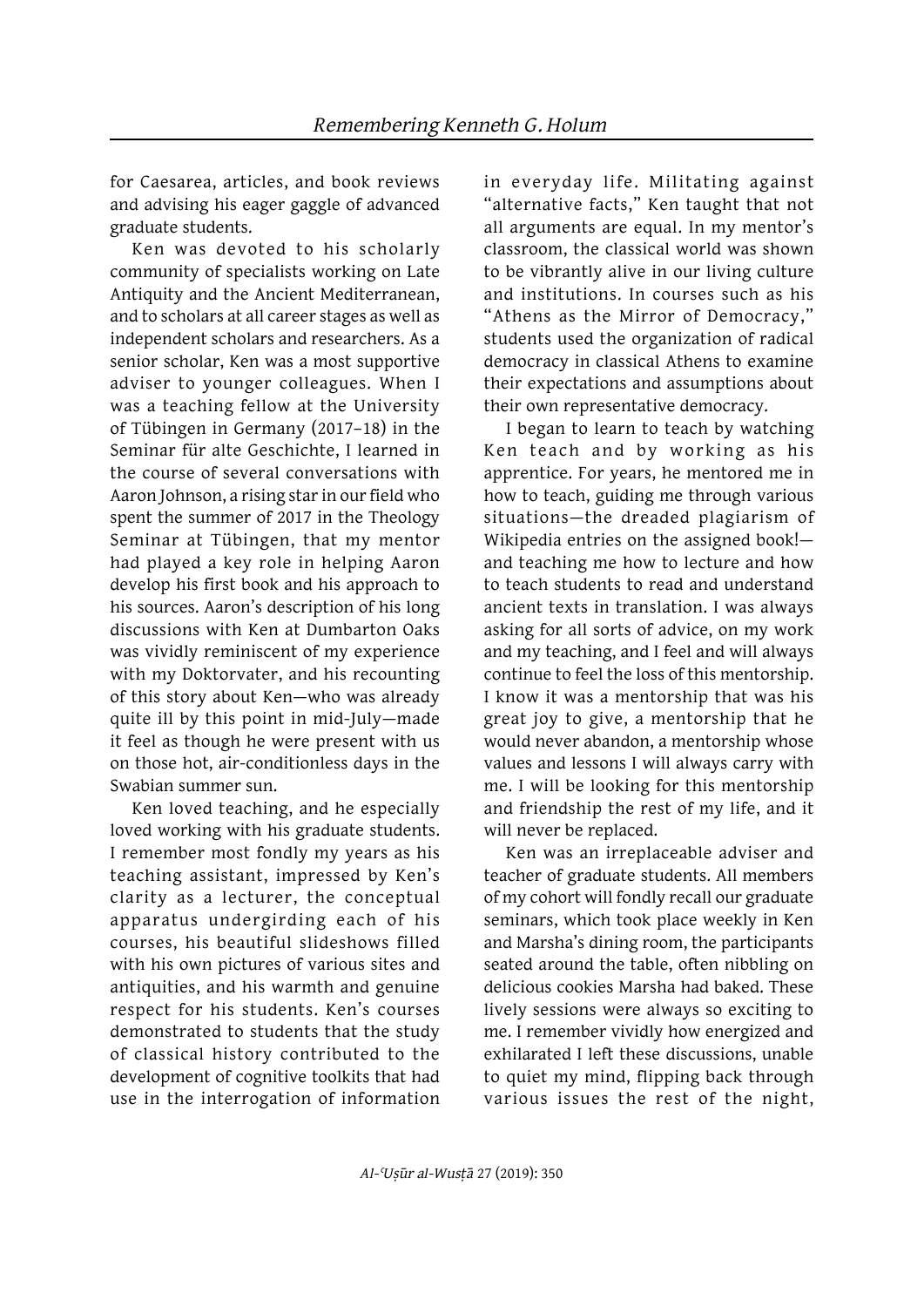perceiving how my thinking was changing, and drawing immense pleasure from the experience.

But the highlight of my week for years and the cornerstone of my graduate work with my Doktorvater was our weekly translation meeting. We met for a couple hours a week to read very challenging Greek texts, and, to my knowledge, we were the first to translate these texts into English. The texts we read—a couple hundred virtually ignored Greek letters written by late antique teachers of rhetoric in Roman Palestine—were a study of intellectual friendships and mentoring relationships between teachers and students in the late ancient Greek East. These letters are compact gifts of antiquarian erudition, which showcase, in particular, the art of constructing expressions of intimacy and friendship in the language of classical texts. We spent long hours meditating about the nature of the relationship between teacher and student, trying to unpack the classical models of this most important relationship as expressed in late antique letters.

The letters were an ancient mirror of the remarkable relationship between mentor and advisee. They offered a familiar yet different series of registers to represent this intellectual friendship and virtual parental relationship. Not unlike the adoptive intellectual families created and the kinship language used to depict intellectual friendships in early modern European literati circles, in the rhetorical culture of late antiquity, teachers considered themselves fathers to their adopted children, their students. The term Doktorvater, in my eyes, is thus an ancient usage.

I learned the love of sources—which is the heart of philology—from Ken. Ken loved reading Greek aloud and puzzling through the constructions. For him, such activity was sheer joy. But what we both loved most was putting the letter back together again after applying the translator's razor. What were we really looking at? How was a given text a source? For what was it a source? These were wonderful conversations; they constituted the art of doing history.

In my estimation, such experiences are highly unusual among advisees. It seems rare to find such a devoted mentor who would give such individualized attention to a student, every week offering her a workshop on philology and source criticism. Upon graduating, I mourned the loss of these regular sessions, although Ken and I continued to read amazingly rich texts from late antique Gaza up until the month before I left for Germany.

I am deeply grateful for the time and training my Doktorvater has given me these many years. But above all I am grateful for Ken's loving support and kindness, which provided such a positive context for learning and growth. From my earliest acquaintance with my mentor, his learning combined with his faith in my ability inspired me to do my very best work for him. I never wanted to let down this most kind and learned friend.

I grieve for this loss. Thank you, my dear Doktorvater, for all you have given me. Thank you for our walks through ancient Attic meadows. You are missed, and we will always miss you.

— Elizabeth Conner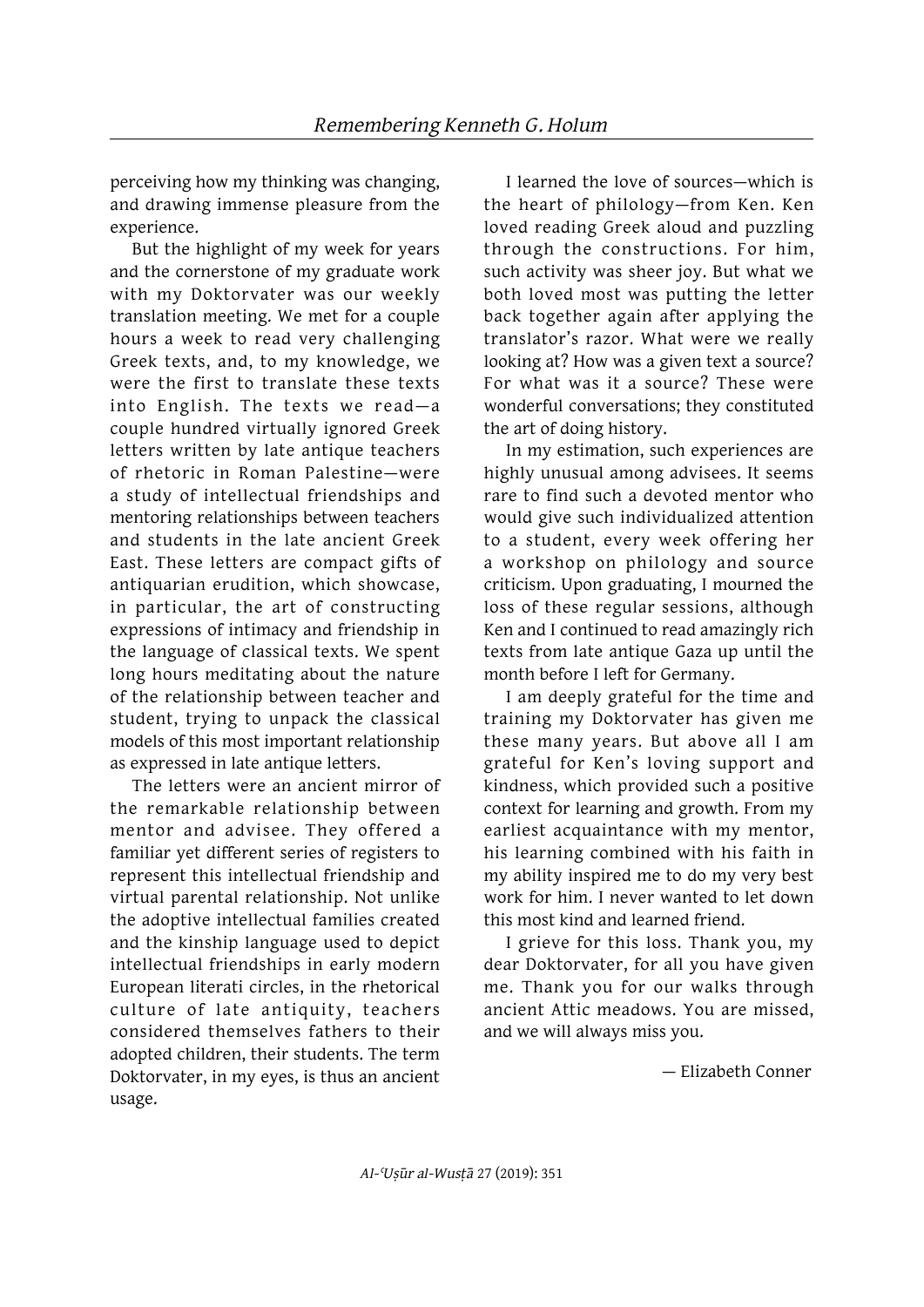**M**iddle Eastern archaeology can<br>boast of only the occasional<br>standing, unlike the many professed boast of only the occasional protagonist of the highest standing, unlike the many professed archaeologists of mediocrity or, every so often, infamy drawn to the region in the past. Not only does Ken Holum indisputably belong at the top of the protagonist category; he was also a great bloke. He stood in stark contrast to his peers and, empowered with a questioning mind and unshackled thinking, confronted head-on the rigid opinions assumed to be true by his colleagues. My introduction to Ken was through his scholarship, most notably through his pioneering work at Caesarea Maritima (Qaysāriyyat al-Shām), the onetime capital of Byzantine Palaestina Prima and a district center of early Islamic Filasṭīn. Caesarea was no inconsequential town. Located on the Mediterranean coast, its administrative and commercial strengths gathered people and attracted investment through much of the first millennium CE, and it was thus an ideal case study on the evolving social and economic conditions of Palaestina/Filastin during one of the most important periods in the history of the east Mediterranean.

Early excavations by the Joint Expedition to Caesarea Maritima during the 1970s and 1980s took as read existing assumptions on occupational profiles at the site in the lead-up to and following the arrival of Islam, then viewed negatively as a catastrophic and fatal rupture point in history. Publications of the Joint Expedition in the 1970s state that the excavations uncovered destruction levels interpreted as caused by early seventh-century CE attacks by the Sasanids and, after them, a Muslim siege and conquest. Absolutist terms, such as "complete" and "irretrievable," were

readily applied to the supposed fate of Caesarea, with "permanent desolation" the outcome. This view was widespread among archaeologists in the 1970s, yet it stood in stark contrast to that held by historians of Islam, which caused great reputational damage to archaeology among historical studies. At first, by his own admission, Ken was party to this disingenuous interpretation of Caesarea's history, but by the 1980s significant doubt as to the validity of this view began to appear in a number of Ken's publications, culminating in his ground-breaking *BASOR* publication of 1992 entitled "Archaeological Evidence for the Fall of Byzantine Caesarea." It was a remarkable, courageous, and timely turnaround by a senior member of the Joint Expedition that not only put Caesarea in a new light but also had wider consequences for understanding the archaeological reading of sites in the mid-first millennium CE.

Just about everyone trying to unravel the complexities of late antique and early Islamic history and archaeology in the region suddenly took note of the Caesarea discoveries. In my case, having already uncovered contrary evidence to unchallenged paradigms while excavating an extensive late antique/early Islamic residential quarter at Pella (Ṭabaqat Fahl) in Jordan (1979–82), Ken's paper was a revelation; here was a significant, yet politically charged, questioning and rebuttal of a prevailing narrative widely accepted in the archaeological establishment on the nature of the Muslim takeover of Caesarea and the consequences of that occupation on the town and its people. More personally, Ken freely acknowledged the insufficiency of earlier uncritical views adopted by the